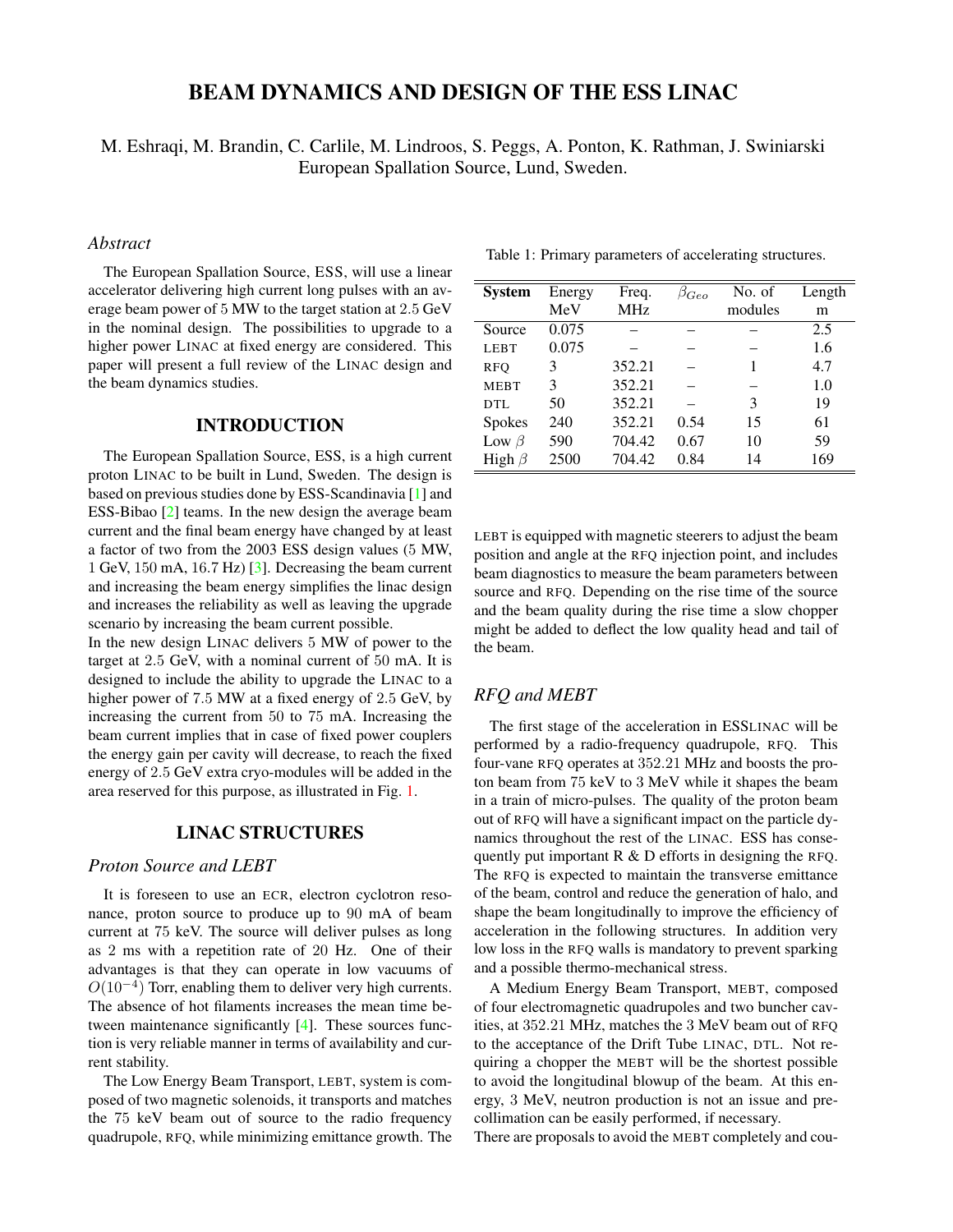

<span id="page-1-0"></span>Figure 1: Block layout of the ESS LINAC (not to scale).

ple the RFQ to the DTL directly, this option needs to ramp the voltage in RFQ, requiring a varying  $\rho$ , to match its phase advance to the one of DTL, and subsequently the acceleration in DTL can start in a higher synchronous phase providing more efficient acceleration [\[5\]](#page-3-4).

#### *DTL*

The DTL uses Permanent Magnet Quadrupoles, PMQ, for the transverse focusing of the beam, and the focusing is done in an FFDD lattice. DTL has a frequency of 352.21 MHz and will accelerate the beam over the range of 3 MeV to 50 MeV in three tanks each being fed by a single klystron delivering 1.3 MW to the first tank and 2.5 MW to the second and third tanks. RF field perturbations caused by static manufacturing errors are compensated by fixed post couplers that are installed in front of every third drift tube in the first tank, every second drift tube in the second tank, and before every drift tube in the third tank, making almost the same number of fixed post couplers per tank.

#### *Spoke Resonators*

Superconducting spoke resonators at the relatively low frequency of 352.21 MHz have the advantage of providing a large longitudinal acceptance, and the less the number of spokes, the larger is their velocity acceptance. In addition to that the large transverse acceptance that is a result of relatively large apertures compared to normal conducting structures makes them the preferred accelerating structure at this range. This is expected to significantly reduce beam losses and radio-activation. Superconducting spoke resonators also reduce power consumption enormously with respect to the usual normal conducting structures. Another advantage is the flexibility to phase and tune spoke resonators independently making them less sensitive to single cavity failure.

There are 15 periods using superconducting double spoke resonators with geometric  $\beta$  of 0.54 each period being consisted of a quadrupole doublet followed by three cavities. Depending on the choice of magnets and cryomodule, few periods can be housed in a single cryomodule.

## *Elliptical Cavities*

To reduce the size of the cavities in the high energy part of the LINAC, lower their manufacturing cost, and decrease the cryogenic heat load a frequency jump is performed at the end of spokes resulting in the superconducting elliptical cavities that operate at the second harmonic with a frequency of 704.42 MHz. Two families of five cell cavities will be used, with medium  $\beta$  cavities accelerating from 240 MeV to 590 MeV and high  $\beta$  cavities from 590 MeV to 2500 MeV. The ESS elliptical cavities have medium and high geometric βs of 0.67 and 0.84 , respectively when optimized for the nominal beam current of 50 mA, while if the LINAC was optimized for the high current these values would have been 0.63 and 0.75 for the low and high  $\beta$  cavities, such a LINAC would need the minimum number of modifications for the upgrade scenario [\[6\]](#page-3-5). The low beta cryo-modules contain four cavities, and the high beta cryo-modules houses eight cavities. Each cavity is fed by a single power coupler delivering 0.9 MW of power to the beam. An inter-cavity distance of 400 mm nullifies the crosstalk between neighbor cavities, and accommodates both the main power couplers and also higher order mode couplers in case the latter is proven necessary.

A quadrupole doublet per period, each period being house in one cryo-module, will focus the beam in transverse plane in both low and high beta regions. There are ongoing studies to clarify between the use of superconducting or normal conducting quadrupoles, the former may result in a non-segmented architecture with a continuous cryostat (e.g. SPL) [\[7\]](#page-3-6) and will have a lower static heat load, while the latter will dictate a highly segmented architecture with many warm-to-cold transitions (e.g. SNS) [\[8\]](#page-3-7), with the advantage of a shorter mean time to replace defective cryo-modules. Doublet quadrupoles have the advantage of simpler cryo-module design and easier installation, and will result in a much shorter LINAC than singlets in case of normal conducting magnets. Superconducting quadrupole doublets can be installed either inside the same cryo-module or inside a separate cryo-modules designed to house them.

#### BEAM DYNAMICS

After design and optimizing of structures to achieve the best acceleration in each individual section, the optics in LINAC is adjusted to have a ratio between transverse to longitudinal phase advances which does not excite any resonances, at the same time the phase advances in all the three phase space planes are always kept below 90 degrees per period. It is noteworthy to mention that the matching be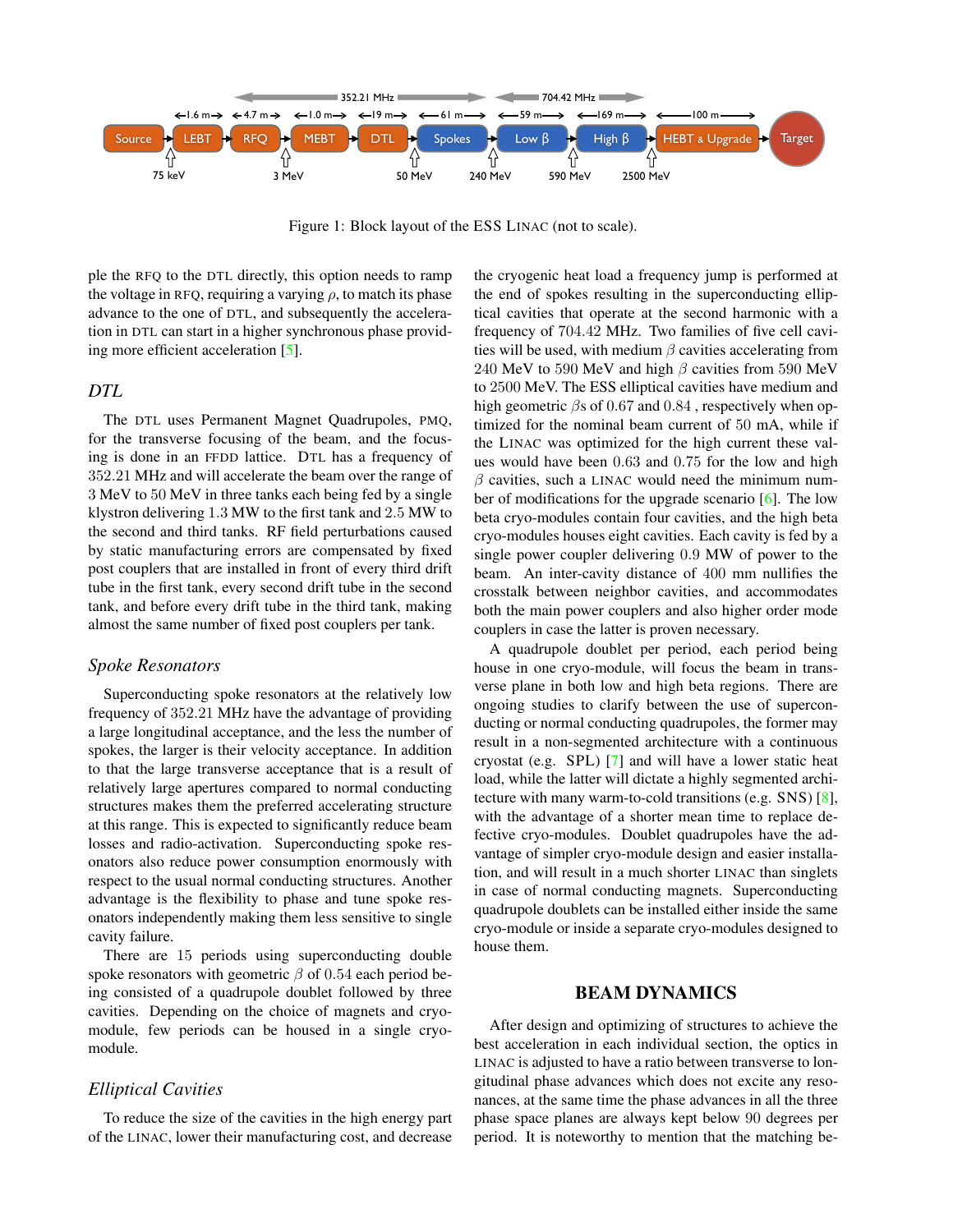tween adjacent structures is done by smoothing the phase advance variation per meter. Then a series of multi particle end-to-end beam simulations is performed to find and remove bottlenecks, to pin-point the sources of halo production along the LINAC and reduce their effect, and to improve the beam quality at the end of the LINAC. The CEA codes, GENDTL and GENLINWIN are used to optimize and generate the structures, and then TOUTATIS and TRACEWIN codes are used for multi particle simulations [\[9\]](#page-3-8). The beam distribution is generated at the RFQ entrance having 50, 000 macro particles with a Gaussian distribution cut at  $3 \times \sigma$ .

More than 99% of the particles entering the RFQ are transmitted through and accelerated to the right energy, without any growth in the rms transverse emittance for a 50 mA beam and which decreases to almost 99% if the current is increased to 75 mA. Even for a completely matched beam RFQ generates some minor halo at the beginning of acceleration. A collimator to remove this halo could be included in the MEBT where neutron production cross section is still negligible. The required klystron power is about 0.95 MW and 1.05 MW for the ESS nominal and the potential upgrade current respectively. It is shown that the total transmission reaches a maximum for a given klystron power and more power does not increase the transmission  $[10]$ .

The Kilpatrick limit is chosen to be  $K_p = 1.8$  with the possibility to increase to  $K_p = 1.9$ . To achieve the best performance it has been decided to bunch the beam as adiabatically as possible using a long gentle buncher section, and careful varying of the minimum aperture, a, allows to avoid resonances between planes, and conserve the transverse focusing.

The DTL accelerates the beam out of RFQ and MEBT without any losses in the absence of errors, when the phase advance is matched smoothly between the MEBT and DTL and then between DTL tanks, both for nominal and for upgrade current. The FFDD lattice is intrinsically more forgiving against quadrupole misalignments [\[11\]](#page-3-10), and can be matched much easier to both upstream and downstream structures because of its longer period length. A zero current phase advance ratio of 1.5 (transverse to longitudinal) gives a satisfactory transverse confinement of the beam within the drift tube apertures and maintains nicely the longitudinal shape of beam.

To achieve a large longitudinal acceptance the synchronous rf phase at the entrance to the first DTL tank is set to −30 degrees. As the bunch gets longitudinally focused the synchronous phase gradually increases to  $-20$  degrees in the middle of first tank to increase the real estate gradient. The lower space charge forces at the higher energies, as in the spoke resonators, allows the synchronous phase to increase from  $-20$  deg to  $-15$  deg. To minimize the effect of frequency jump at injection to elliptical cavities the bucket size is kept constant at this transition, by decreasing the synchronous phase and gradient in elliptical cavities  $[12]$ , where the frequency is twice the upstream structures. The phase increases rapidly from −30 degrees to −15 degrees in the low beta section, and increases smoothly to  $-13$  degrees in the high beta section, towards the end of the LINAC.

The longitudinal acceptance of the three DTL tanks combined is more than 50 times the rms emittance at DTL injection and for the three SC structures it is more than 150 times the area of the matched beam emittance, as shown in Fig. [2,](#page-2-0) the large acceptance in the SC structures indicates the effectiveness of the method used during the frequency jump and one may conclude that such a structure is more tolerant to single cavity failures.

The transverse apertures are larger in the downstream superconducting structures. A varying phase advance ratio between 1.1 and 1.3 (transverse to longitudinal) is used in general to avoid resonances, by varying the ratio of phase advances gradually within each structure the phase advance per meter in the neighboring structures can be equalized to avoid impulses to the beam due to discontinuity in the average focusing force. Lowering the phase advance ratio relaxes the transverse plane and results in emittance exchange from the longitudinal to the transverse planes, as shown in Table [2.](#page-3-12) The rms beam envelopes shown in Fig. [3](#page-3-13) are kept less than 4 mm all along the LINAC, resulting in an increasing aperture to rms ratio which consequently decreases the beam loss and machine activation. More than 99.9% of the particles shown in Fig. [4](#page-3-14) are confined within 5 mm of radius. The outermost of particles do not exceed a radius of



<span id="page-2-0"></span>Figure 2: Superposition of the matched beam emittance on the total acceptance of each structure. The ordinate is the difference from input energy in MeV and the abscissa is the phase in degrees. Top: DTL tanks, Bottom: SC structures.